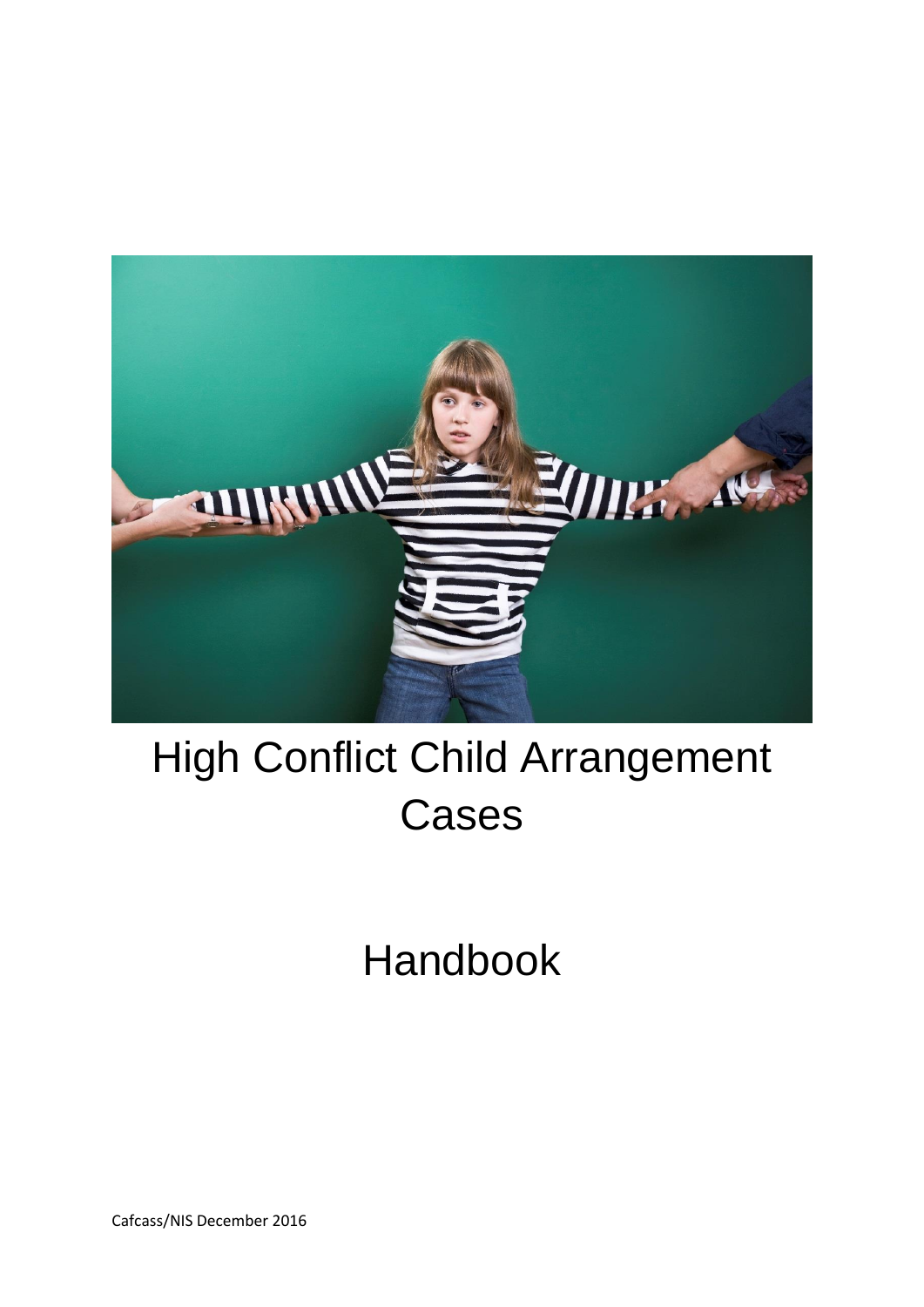# Contents

| The Reliability of Children's Wishes and Feelings in High Conflict Cases5 |
|---------------------------------------------------------------------------|
|                                                                           |
|                                                                           |
|                                                                           |
|                                                                           |
|                                                                           |
|                                                                           |
|                                                                           |
|                                                                           |
|                                                                           |
|                                                                           |
|                                                                           |
|                                                                           |
|                                                                           |
|                                                                           |
|                                                                           |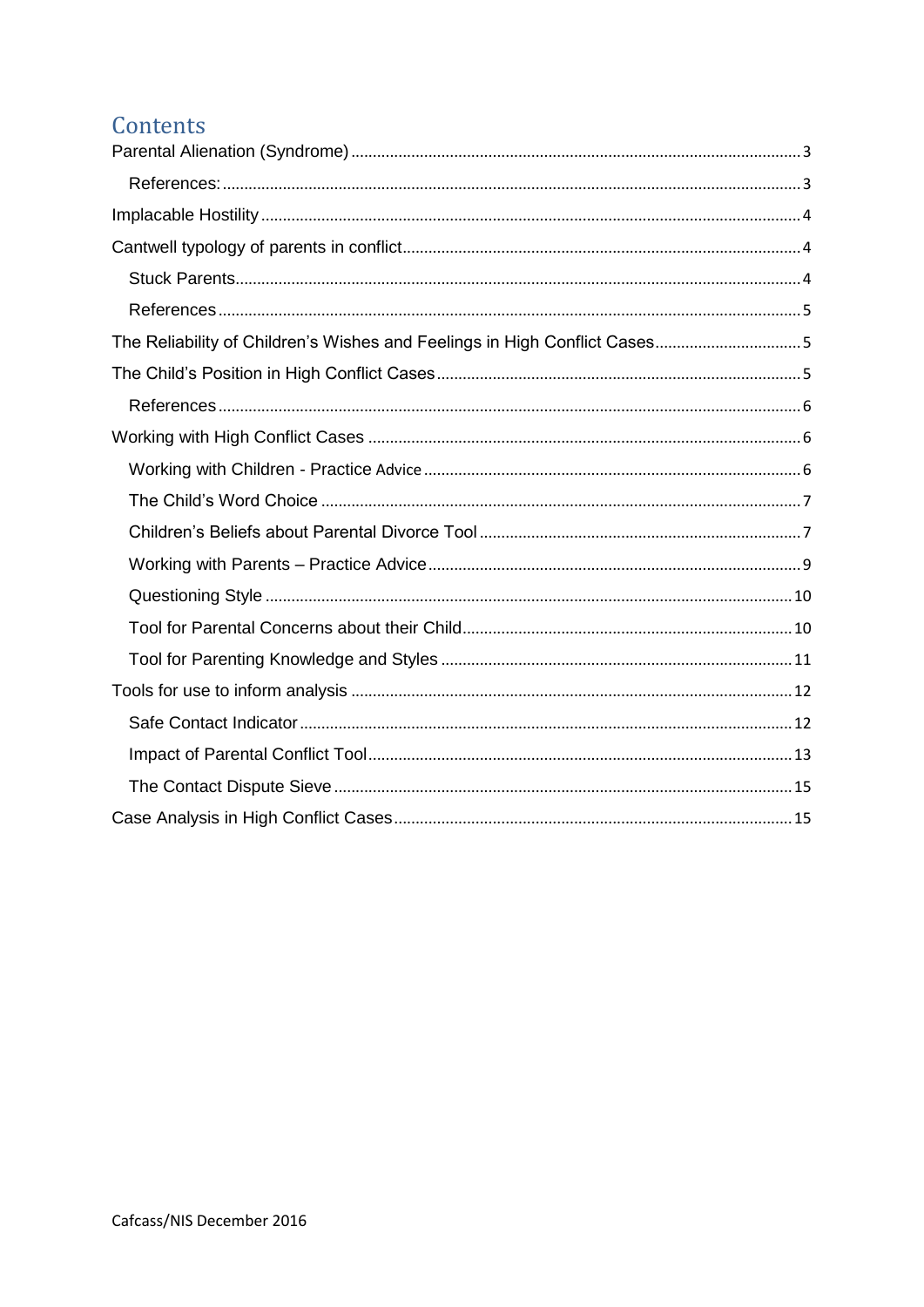Research has repeatedly underlined the fact that it is not the fact of parental separation which is likely to cause harm to children, but the way that their parents handle that change, especially in regard to their ability to collaborate, make arrangements that meet the needs of their children, and work together towards meeting their children's changing needs

**Brian Cantwell** 

# <span id="page-2-0"></span>Parental Alienation (Syndrome)

This term has come to be used inappropriately. It is described as a Syndrome – a label coined in the US by Richard Gardner a psychiatrist in 1985, who coined the term to describe his clinical impressions of cases he believed involved false allegations of child sexual abuse.

However his work consisted largely of anecdotal evidence, it lacked credible research, and has no scientific evidence.

Cafcass staff should be careful in using the term 'parental alienation'

In recent years parental alienation syndrome has been alleged in many cases where a child refuses to see a Non-Resident Parent (NRP) and it has drifted into popular use. In some cases by a parent seeking to exercise power and control over the other.

Cafcass practitioners should be careful using these terms, as it risks confusion. That is not to say a child cannot be alienated by one parent against another.

They key issue for the Cafcass practitioner is the impact for the child. It is the task of an FCA to determine if the Resident Parent is unduly influencing the child or acting responsibly to protect.

#### <span id="page-2-1"></span>References:

• Parental Alienation Syndrome and Alienated Children – getting it wrong in child custody cases. Carol S. Bruch. Child and Family Law Quarterly, Vol 14, No 4, 2002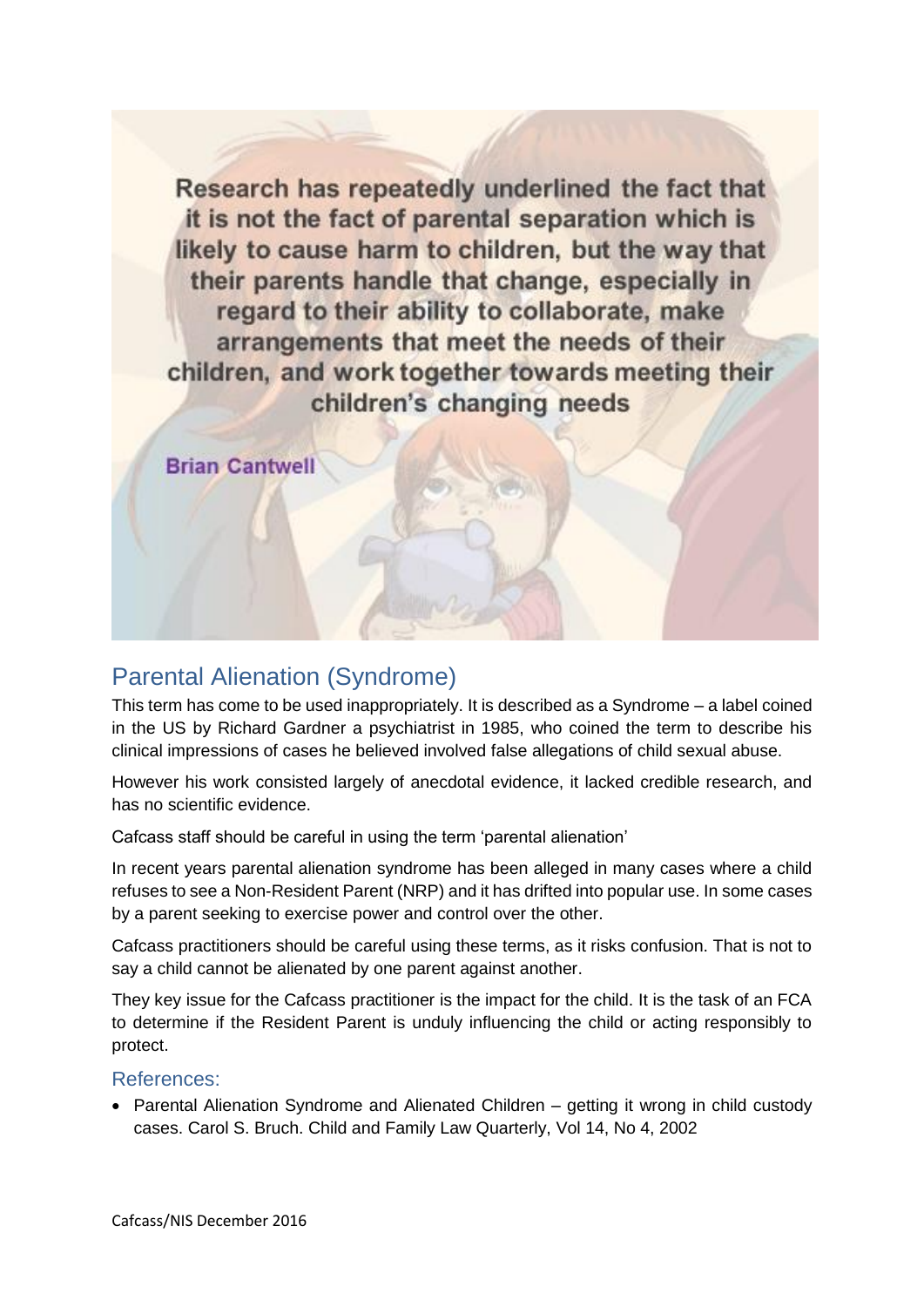• Is Parental Alienation Disorder a Valid Concept? Not According to Scientific Evidence. A Review of Parental Alienation, M. Brianna Pepiton, Lindsey J. Alvis, Kenneth Allen & Gregory Logid (2012) Journal of Child Sexual Abuse, 21:2, 244-253

# <span id="page-3-0"></span>Implacable Hostility

From: Enforcing child contact orders: Are the family Courts getting it right? Briefing by L Trinder, University of Exeter July 2013

# 'Implacably hostile' mothers were few

There is a strong public perception that the primary reason for the non-implementation of court orders is the implacable hostility and unreasonable behavior of resident parents, typically mothers. The reality is more complex. Drawing upon all the available sources, the research team identified four main types of case: (i) conflicted, (ii) risk, (iii) child refusing and (iv) implacably hostile/alienating (Boxes 1 & 2). The implacably hostile group was the smallest in our sample of 215 cases. Much more common were cases where parental conflict meant the parents were unable to make the order work in practice and cases where there were significant safety concerns regarding contact alleged by one or both parents.

# <span id="page-3-1"></span>Cantwell typology of parents in conflict

**Temporarily dysfunctional** – history of good parenting, collaboration; some awareness of impact of conflict on children; some willingness to accept help

**Significantly conflicted** – quite volatile, history of poor communication – genuinely wish resolution but find it difficult to achieve – need tight clear contracts

**Stuck in conflict** – unconscious interest in keeping it going- great difficulty in putting children's needs first – need firm court and social work control

## <span id="page-3-2"></span>Stuck Parents

The term 'stuck' both refers to parents who have become lodged in legal proceedings for a period of time and also parents who are emotionally 'stuck' in their personal conflict.

Invariably, there are long and complicated histories in these cases that serve to explain the conflict.

Parents will often be unable or unwilling to give up conflict because it serves a purpose in terms of managing other emotional issues in their lives.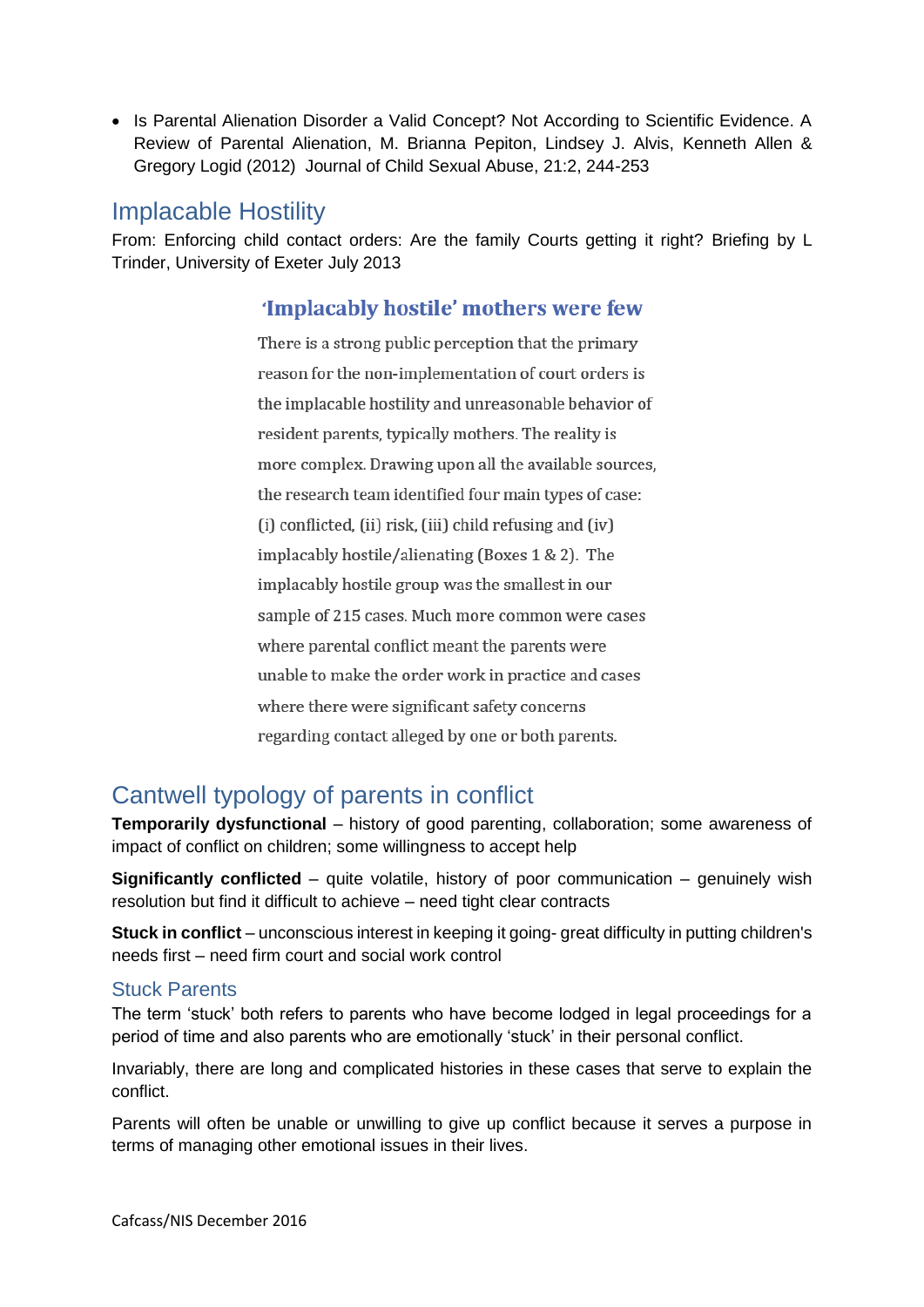According to Garber, the child who hears Parent A damn Parent B, who feels Parent A's terror in the presence of Parent B, and/or who has direct experience of Parent B's insensitive, unresponsive, or dangerous behaviour is at high risk of rejecting Parent B and thereby becoming polarized within the conflicted family system.

## <span id="page-4-0"></span>References

- A Guide to the Assessment of the Needs of Children whose Parents become involved in private law proceedings following Separation. Brian Cantwell 2009
- Cognitive-behavioral Methods In High-conflict Divorce: Systematic Desensitization Adapted To Parent–child Reunification Interventions Benjamin D. Garber
- The Chameleon Child: Children as Actors in the High Conflict Divorce Drama Benjamin D. Garber

# <span id="page-4-1"></span>The Reliability of Children's Wishes and Feelings in High Conflict Cases

Kirk Weir, child and adolescent psychiatrist, explores the reliability of some children's ascertainable wishes and feelings. He finds:

- Ascertainable wishes and feelings can't be relied upon in high conflict situations
- Research evidence which suggests, despite stated views to the contrary, most children had a positive experience where contact took place

*"In a study of adults who claimed to have suffered alienation from a parent during childhood some reported that as children they had felt unable to openly express a wish to see the NRP and had secretly hoped that someone else would make the decision for them (Baker, 2007)".*

# <span id="page-4-2"></span>The Child's Position in High Conflict Cases

The child can experience conflicted loyalties which increase with separation, when hostility continues.

This conflict can create guilt as expressing love for one parent may feel like a betrayal of the other.

The child can express unreasonable negative beliefs about the NRP disproportionate to their actual experience with that parent.

The child may live in an environment where the RP and wider family members e.g. grandparents and new partners, may express vociferous negative opinion of the NRP.

Seldom is the child's alliance with Parent A and rejection of Parent B the exclusive result of one adult's actions but of the conflict.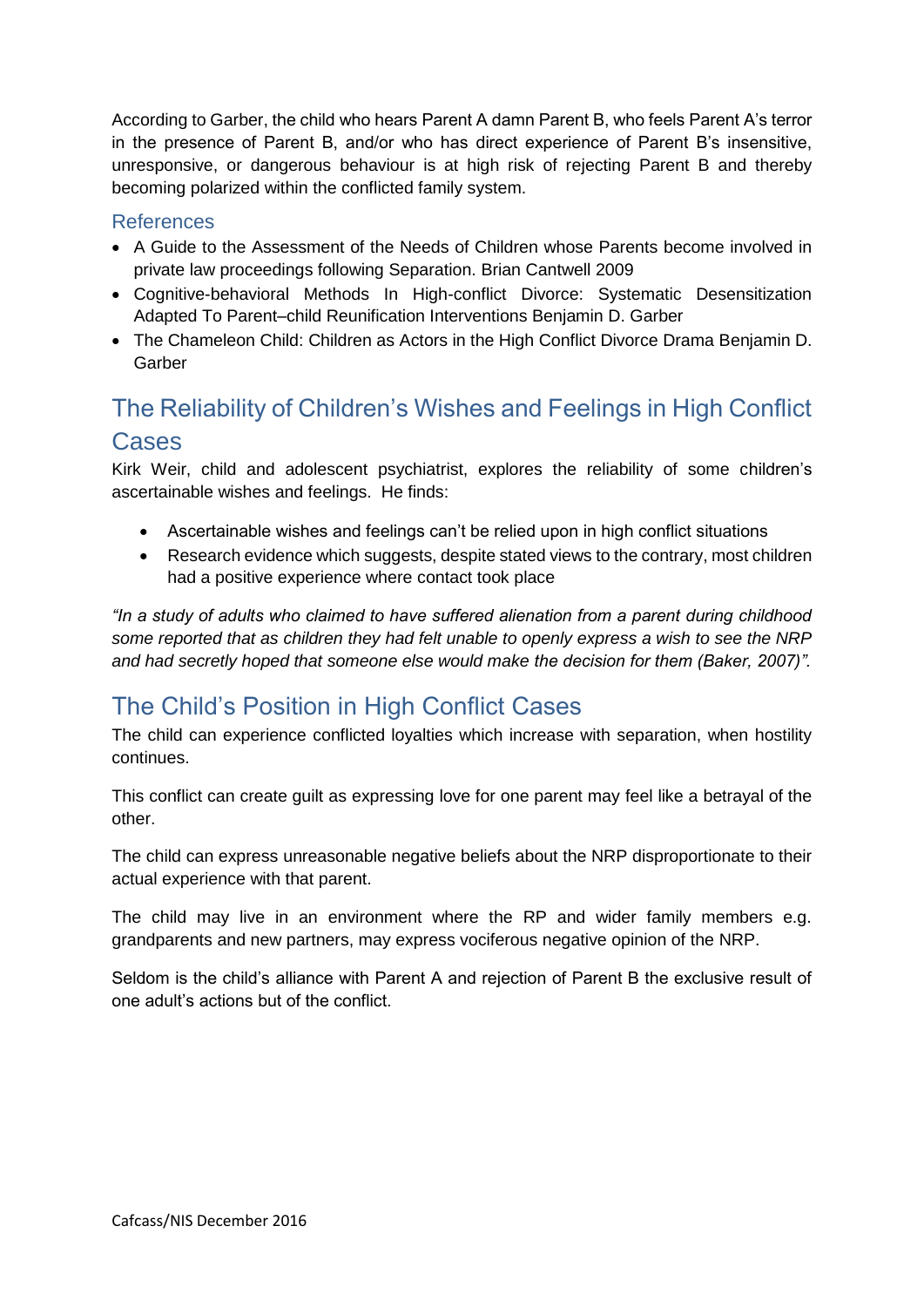

#### <span id="page-5-0"></span>References

- High-conflict contact disputes: evidence of the extreme unreliability of some children's ascertainable wishes and feelings. WEIR, Kirk Family Court Review 49(4), October 2011 pp. 788-800
- The Chameleon Child: Children as Actors in the High Conflict Divorce Drama Benjamin D. Garber
- Contact and Domestic Violence The Experts' Court Report. Sturge, C. & Glaser, D. (2000) Family Law 615 (September).

# <span id="page-5-1"></span>Working with High Conflict Cases

## <span id="page-5-2"></span>Working with Children - Practice Advice

Where resistance to contact is inappropriate the RP may misuse the child's voice to achieve their own ends

Practitioners must use care in their analysis of the child's wishes and feelings.

Analysis should take account of the impact of the conflict and the difficulties they are likely to have in expressing their underlying hopes and feelings

Observing contact can be extremely helpful and important in these circumstances. The time spent with the NRP should be sufficient to enable a meaningful meeting (at least 2hrs)

When speaking to children it is important to check they understand that the dispute is between their parents and that it is for the court and not them, to decide what is best for them.

Scaling questions can set the scene and enable you to go on to ask what it would take to move forward. E.g.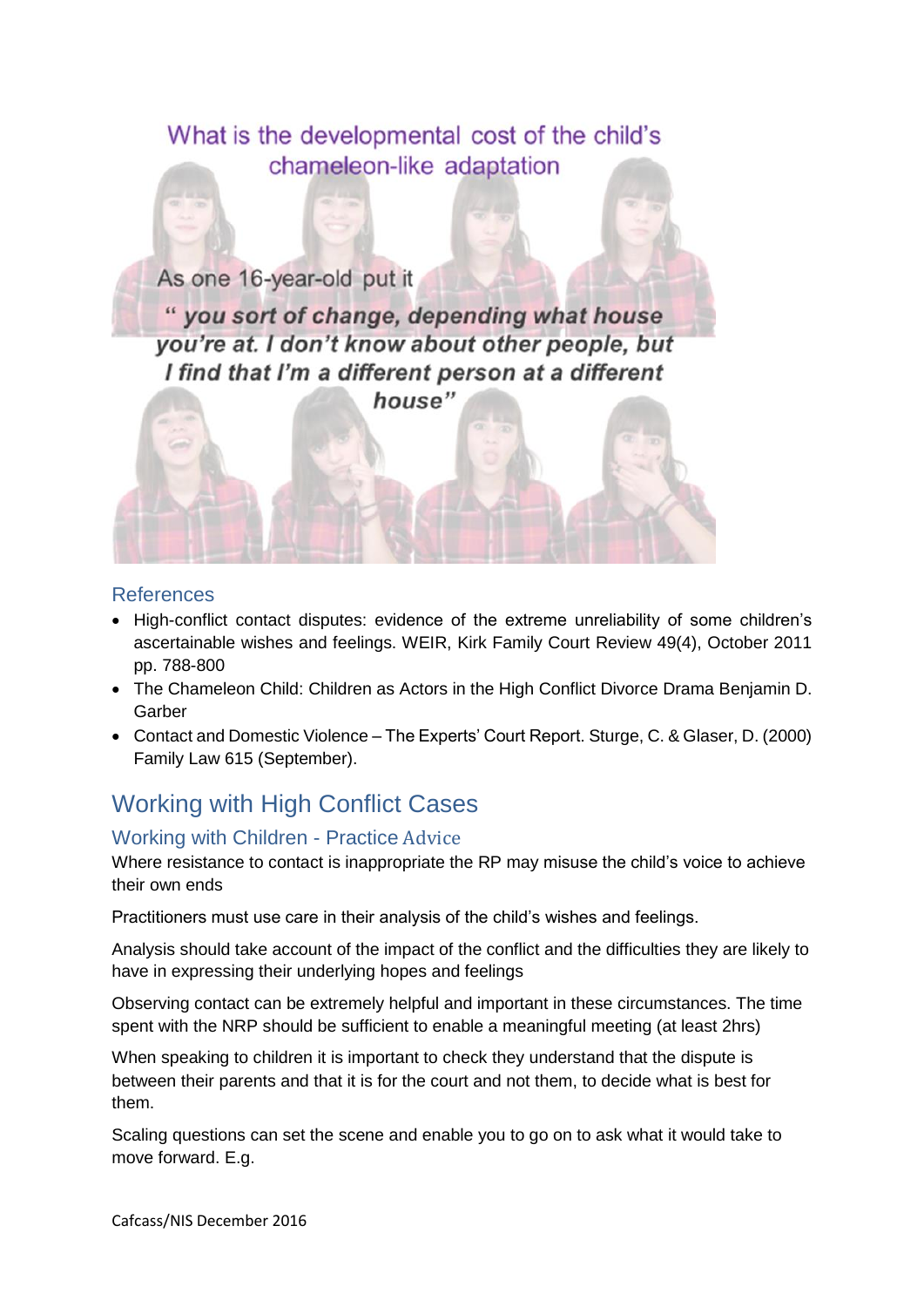Question: "On a scale of 1 -10 how much would you like to see your father?"

Answer: "2"

Followed up with

Question: "What would need to happen to move this to a 6?"

## <span id="page-6-0"></span>The Child's Word Choice

Word choice can provide important clues relevant to the distinction between alienation and chameleon - like adaptation.

The child whose presentation has been scripted or coached and the child who is echoing a selfish parent's thoughts about another is likely to use rote phrases and uncharacteristic language, which the child may not even understand.

The child who is resonating with the resident parent's affect may struggle to put emotions into words and, when the child succeeds, will do so in words that are more clearly the child's own

This child's affect is an echo, unscripted, and in need of words

## <span id="page-6-1"></span>Children's Beliefs about Parental Divorce Tool

## **Children's Beliefs About Parental Divorce Scale**

The following are some statements about children and their separated parents. Some of the statements are true about how you think and feel, so you will want to check **YES**. Some are NOT TRUE about how you think or feel, so you will want to check **NO**. There no right or wrong answers. Your answers will just tell us some of the things you are thinking now about your parents' separations.

1. It would upset me if other kids asked a lot of questions about my parents.

**\_\_\_\_\_Yes \_\_\_\_\_No**

2. It was usually my father's fault when my parents had a fight

**\_\_\_\_\_Yes \_\_\_\_\_No**

3. I sometimes worry that both my parents will want to live without me

**\_\_\_\_\_Yes \_\_\_\_\_No**

4. When my family was unhappy it was usually because of my mother

**\_\_\_\_\_Yes \_\_\_\_\_No**

5. My parents will always live apart

**\_\_\_\_\_Yes \_\_\_\_\_No**

6. My parents often argue with each other after I misbehave

**\_\_\_\_\_Yes \_\_\_\_\_No**

7. I like talking to my friends as much now as I used to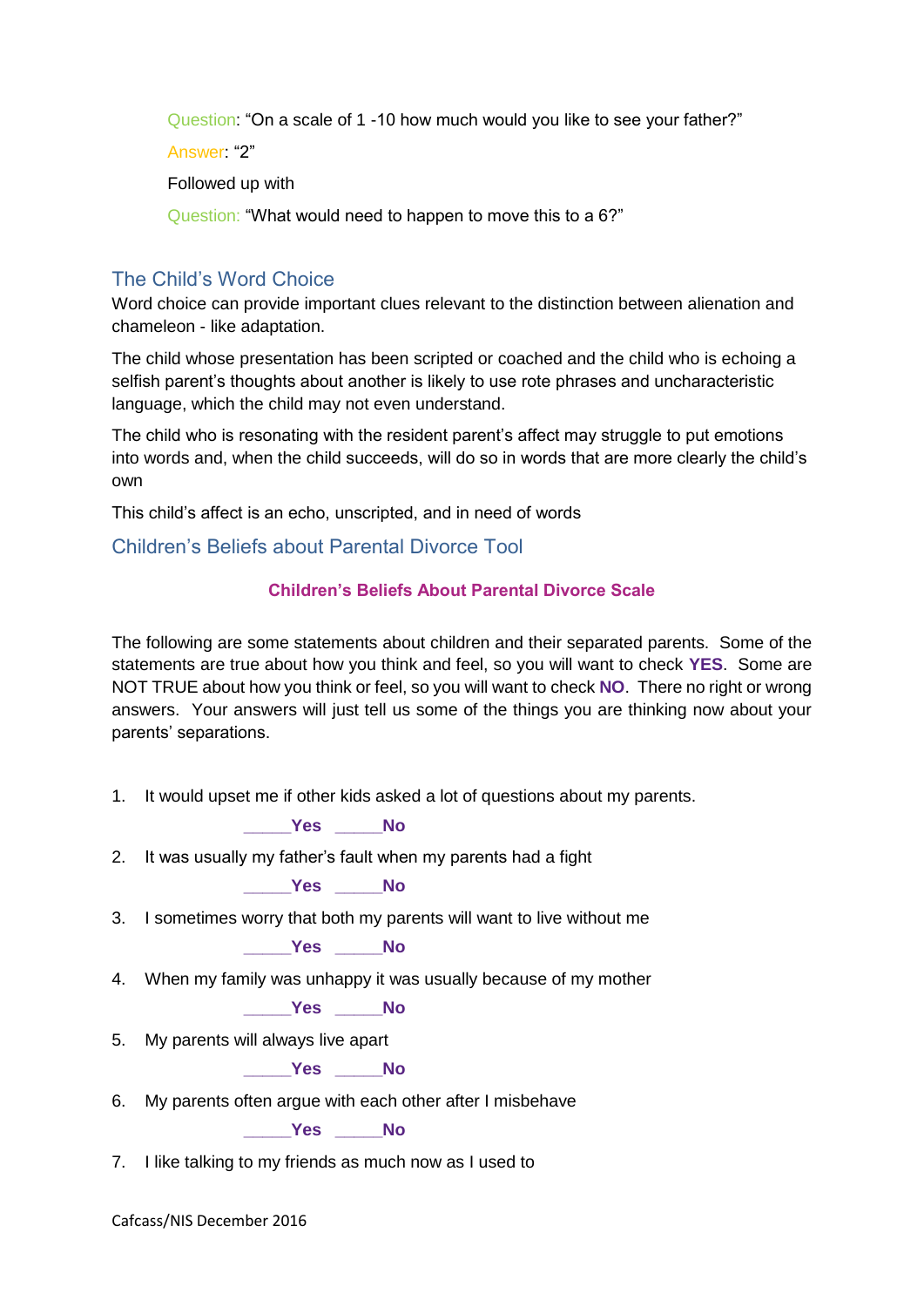**\_\_\_\_\_Yes \_\_\_\_\_No** 8. My father is usually a nice person **\_\_\_\_\_Yes \_\_\_\_\_No** 9. It's possible that both my parents will never want to see me again **\_\_\_\_\_Yes \_\_\_\_\_No** 10. My mother is usually a nice person **\_\_\_\_\_Yes \_\_\_\_\_No** 11. If I behave better I might be able to bring my family back together **\_\_\_\_\_Yes \_\_\_\_\_No** 12. I like playing with my friends as much now as I used to **\_\_\_\_\_Yes \_\_\_\_\_No** 13. When my family was unhappy it was usually because of something my father said or did **\_\_\_\_\_Yes \_\_\_\_\_No** 14. I sometimes worry that I'll be left all alone **\_\_\_\_\_Yes \_\_\_\_\_No** 15. Often I have a bad time when I'm with my mother **\_\_\_\_\_Yes \_\_\_\_\_No** 16. My family will probably do things together just like before **\_\_\_\_\_Yes \_\_\_\_\_No** 17. My parents probably argue more when I'm with them than when I'm gone **\_\_\_\_\_Yes \_\_\_\_\_No** 18. I'd rather be alone than play with other kids **\_\_\_\_\_Yes \_\_\_\_\_No** 19. My father caused most of the trouble in my family **\_\_\_\_\_Yes \_\_\_\_\_No** 20. I feel that my parents still love me **\_\_\_\_\_Yes \_\_\_\_\_No** 21. My mother caused most of the trouble **\_\_\_\_\_Yes \_\_\_\_\_No** 22. My parents will probably see that they have made a mistake and get back together again **\_\_\_\_\_Yes \_\_\_\_\_No** 23. My parents are happier when I'm with them than when I'm not **\_\_\_\_\_Yes \_\_\_\_\_No** 24. My friends and I do many things together **\_\_\_\_\_Yes \_\_\_\_\_No**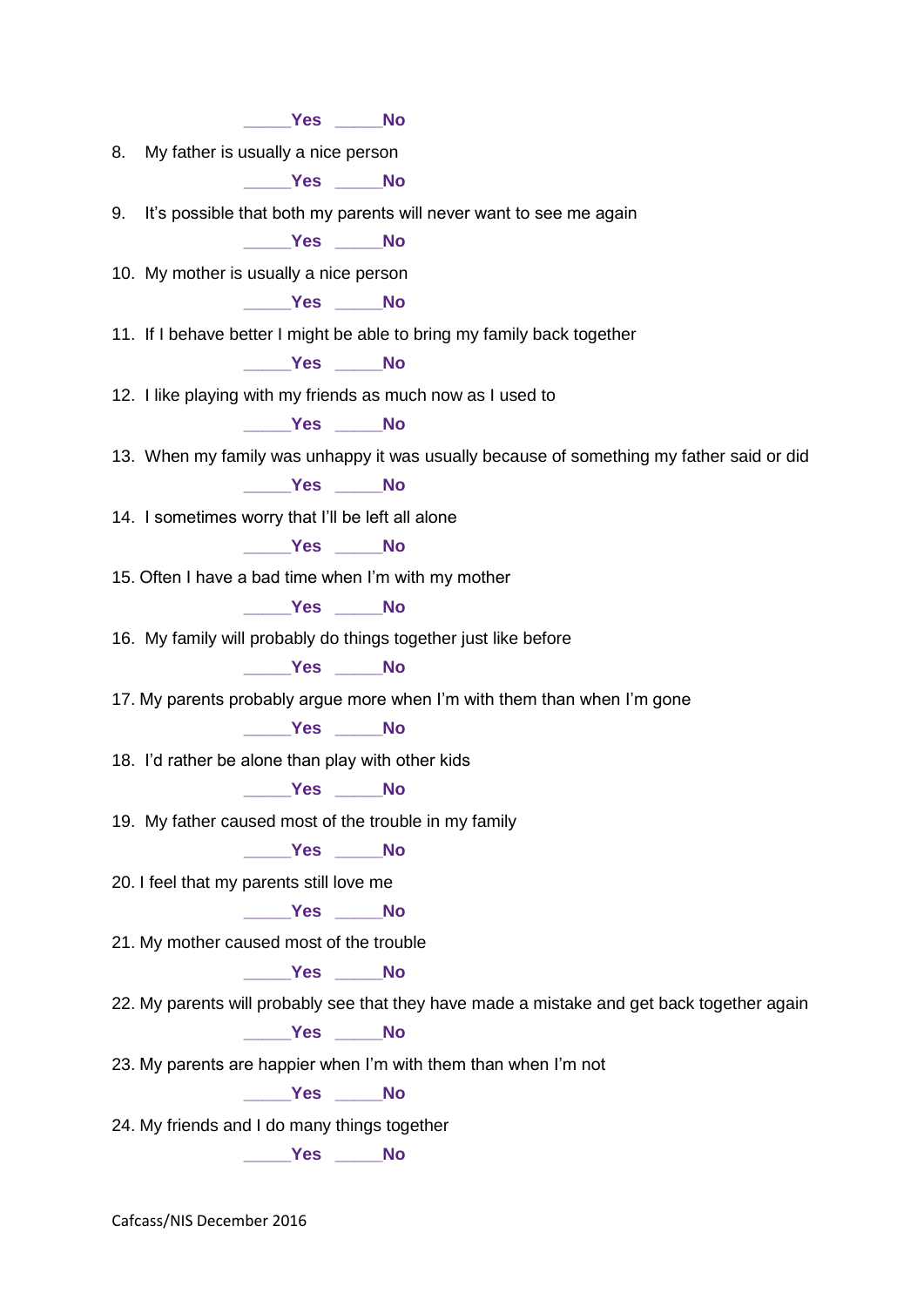25. There are a lot of things about my father I like

**\_\_\_\_\_Yes \_\_\_\_\_No**

26. I sometimes think that one day I may have to go live with a friend or relative

**\_\_\_\_\_Yes \_\_\_\_\_No**

27. My mother is more good than bad

**\_\_\_\_\_Yes \_\_\_\_\_No**

28. I sometimes think that my parents will one day live together again

**\_\_\_\_\_Yes \_\_\_\_\_No**

29. I can make my parents unhappy with each other by what I say or do

**\_\_\_\_\_Yes \_\_\_\_\_No**

30. My friends understand how I feel about my parents

**\_\_\_\_\_Yes \_\_\_\_\_No**

31. My father is more good than bad

**\_\_\_\_\_Yes \_\_\_\_\_No**

32. I feel my parents still like me

**\_\_\_\_\_Yes \_\_\_\_\_No**

33. There are a lot of things about my mother I like

**\_\_\_\_\_Yes \_\_\_\_\_No**

34. I sometimes think that once my parents realise how much I want them to they'll live together again

**\_\_\_\_\_Yes \_\_\_\_\_No**

35. My parents would probably still be living together if it weren't for me

**\_\_\_\_\_Yes \_\_\_\_\_No**

#### **Scoring**

The CBAPS identifies problematic responding. A "yes" response on items 1, 2, 3, 4, 6, 9, 11, 13-19, 21, 22, 26, 28, 29, 34, 35 and a "no" response on items 5, 7, 8, 10, 12, 20, 23-25, 27, 30-33 indicate a problematic reaction to one's parents divorcing. A total score is derived by summing the number of problematic beliefs across all items, with a total score of 35. The higher the score, the more problematic the beliefs about parental divorce.

#### **Source**

Kurdek, L. A., and B. Berg. 1987. Children's beliefs about parental divorce scale: Psychometric characteristics and concurrent validity. *Journal of Consulting and Clinical Psychology* 55: 712-18. Copyright, Professor Larry Kurdek, Department of Psychology, State University, Dayton, OH 45435-0001. Used by permission of Dr. Kurdek.

#### <span id="page-8-0"></span>Working with Parents – Practice Advice

The ability of a parent to see the issues from their child's perspective and understand their needs maybe undermined by their hostility to the other parent.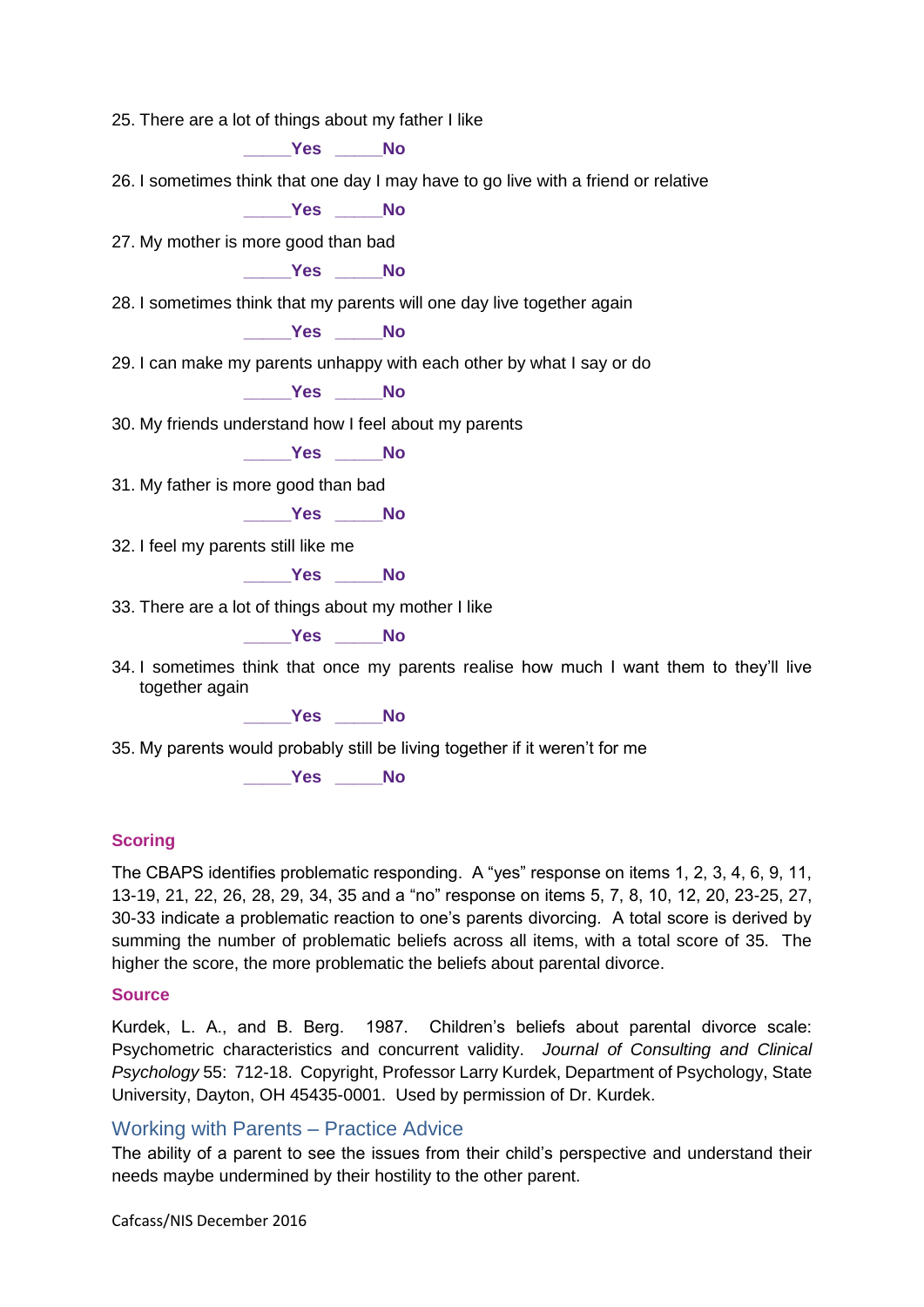Make a plan and determine your approach and identify the right tools for the case. Case planning can really help you remain clear and focused.

Use a solution focused approach

In TA terms practitioners should remain in the adult role (neutral and in charge)

DeJong and Davies recommend:

From each parent in separate meetings:

- Hear their own individual accounts of their relationship and family history
- What might have begun well, of what went wrong
- What each feels they tried to do to improve the situation for the child
- Assess the insight of each parent into the impact on the child of their separation and their current dispute about contact
- Each parent's wishes in relation to contact

#### <span id="page-9-0"></span>Questioning Style

A conversational style often takes longer and does not result in clear information.

Series of questions aimed at getting the facts.

Positively framed questions usually lead to more constructive responses, which assists in identifying parental hostility.

"*How can you help your child have a positive relationship with (NRP)?"*

*"What might you need to do differently to support your child go to his (NRP)?"*

*"What sort of activities does your child most enjoy?"*

*"What would you need (NRP) to do so that you would feel comfortable with your child spending time with them?"*

#### <span id="page-9-1"></span>Tool for Parental Concerns about their Child

5 direct questions, useful in starting to narrow the issues.

Adapted from FOWLER, J (2003) A Practitioner's Tool for Child Protection and the Assessment of Parents.

#### **Tool for Parental Concerns**

#### **What are the specific factors which you consider present a risk to the children?**

#### **How do you feel the children may be harmed?**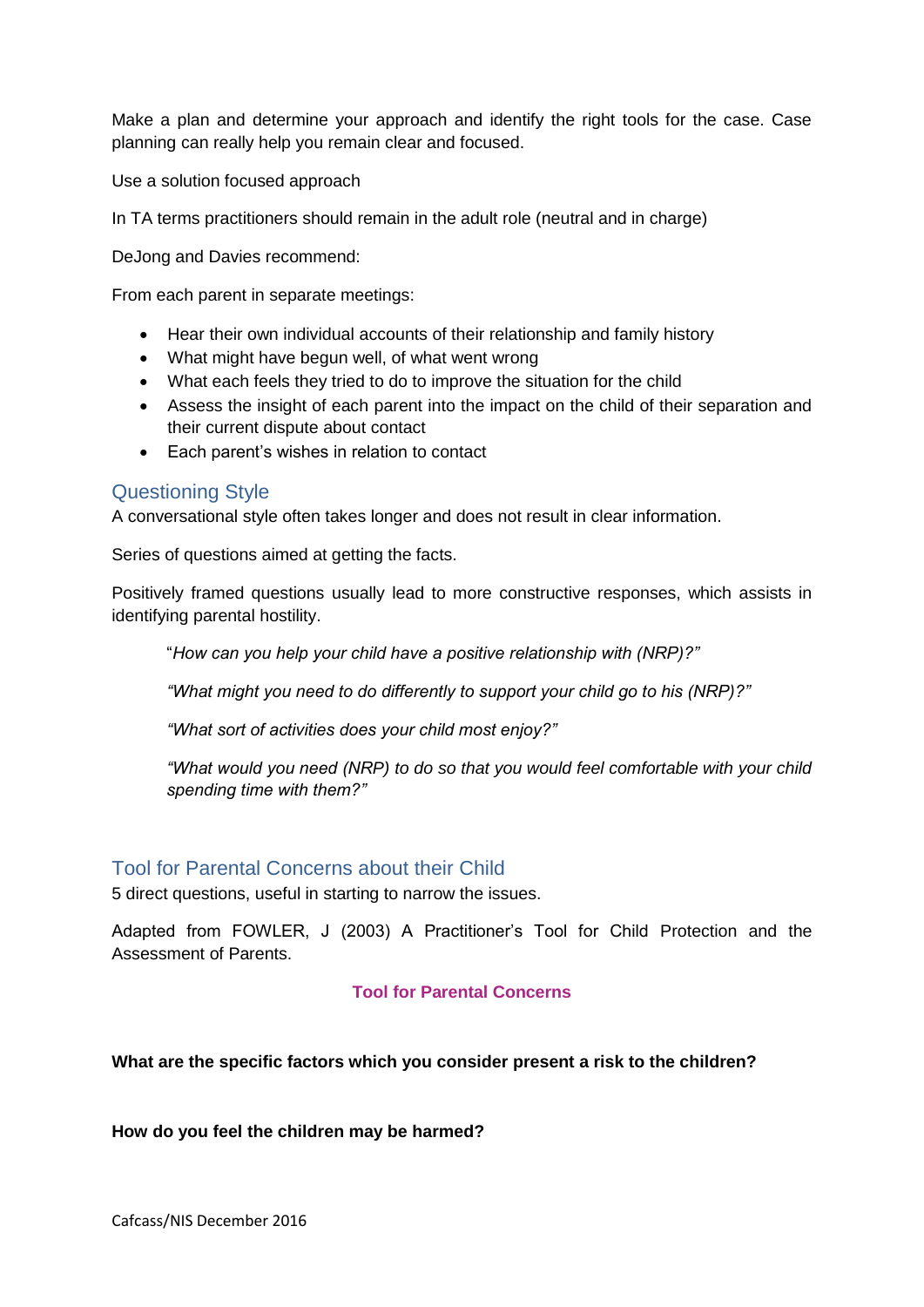#### **Do you think your child/ren have suffered in any way?**

#### **What have you done to try to address these issues?**

#### **What do you feel needs to be done to address these concerns?**

#### <span id="page-10-0"></span>Tool for Parenting Knowledge and Styles

This tool looks into various aspects of parenting and has a range of questions covering children from birth to adolescence. Practitioners could consider sending this out prior to interview. It can help a practitioner determine if a parent can understand their child's needs according to their age and stage of development.

Adapted from FOWLER, J (2003) A Practitioner's Tool for Child Protection and the Assessment of Parents.

**Tool for Parenting Knowledge and Style (spaces removed)**

#### **Why do babies cry?**

**How would you respond to the different types of crying?**

**What physical needs does a child have as s/he is growing up?**

**What emotional needs does a child have as s/he is growing up**?

**What educational needs does a child have as s/he is growing up?**

**How do you think children learn?**

**What kind of things do you think are naughty?**

**What things can a parent do when a child is naughty?**

**Would you ever smack your child? If so, what for?**

**Do you think children like to be cuddled? If so, when would you cuddle them?**

**Do you think that children should know that parents are 'in charge'?**

**If so, how would you let your children know you were in charge?**

**Should parents encourage imaginary play with small children, for example, having a tea party?**

**Should parents join in?**

**At what age do you think children would want to stop playing at having tea parties or imaginary play?**

**How often do you think parents should play with children?**

**How long do you think a child of 12 months will concentrate on one game/thing/activity?**

Cafcass/NIS December 2016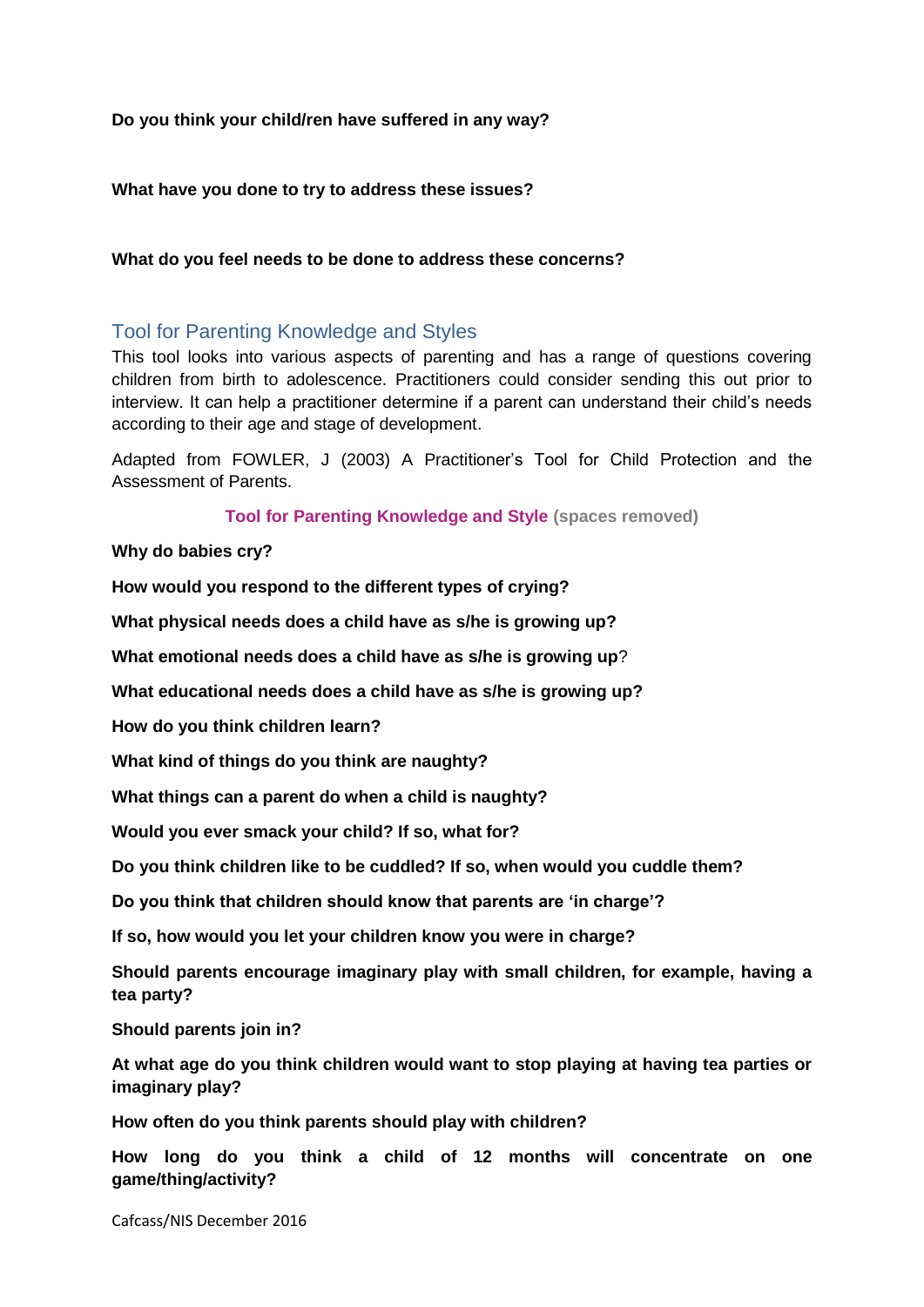- One minute
- Five minutes
- Ten minutes
- **•** Fifteen minutes
- Thirty minutes
- Forty-five minutes?

**Why do you think they can concentrate for that long?**

**At what age do you think children should be allowed to go to the shop alone?**

**When should children be allowed to have boyfriends/girlfriends?**

**When should children be allowed to stay up until 10.00pm?**

**At what age should children be allowed to stay in the house alone?**

**At what age should children be allowed in the kitchen unsupervised?**

**At what age should children be allowed a say in important family decisions – for example, whether a new partner should be allowed to move into the house?**

**How old should children be before they are allowed pocket money?**

**How old should a child be before they are told about contraception, masturbation, safe sex?**

**Is there an age when you think children should be allowed to watch pornographic films?**

(Fowler, adapted)

# <span id="page-11-0"></span>Tools for use to inform analysis

## <span id="page-11-1"></span>Safe Contact Indicator

This tool assists the practitioner in determining if contact is likely to be safe and beneficial for the child. Some cases have an element of allegation against the non-resident parent. This tool helps to assess if such a risk needs to be considered. Safety of a child in contact is the main priority.

Derived from Sturge, C. & Glaser, D. (2000) Contact and Domestic Violence – The Experts' Court Report. Family Law 615 (September).

#### **Safe Contact Indicator**

Derived from Sturge and Glaser (2000)

| Indicator of safe contact            |  | $\blacksquare$ | <b>Indicator of unsafe contact</b> |  |  |
|--------------------------------------|--|----------------|------------------------------------|--|--|
| <b>Child's wishes &amp; feelings</b> |  |                |                                    |  |  |
| Child freely wants contact           |  |                | Child freely does not want contact |  |  |
| Child has positive memories          |  |                | Child has negative memories        |  |  |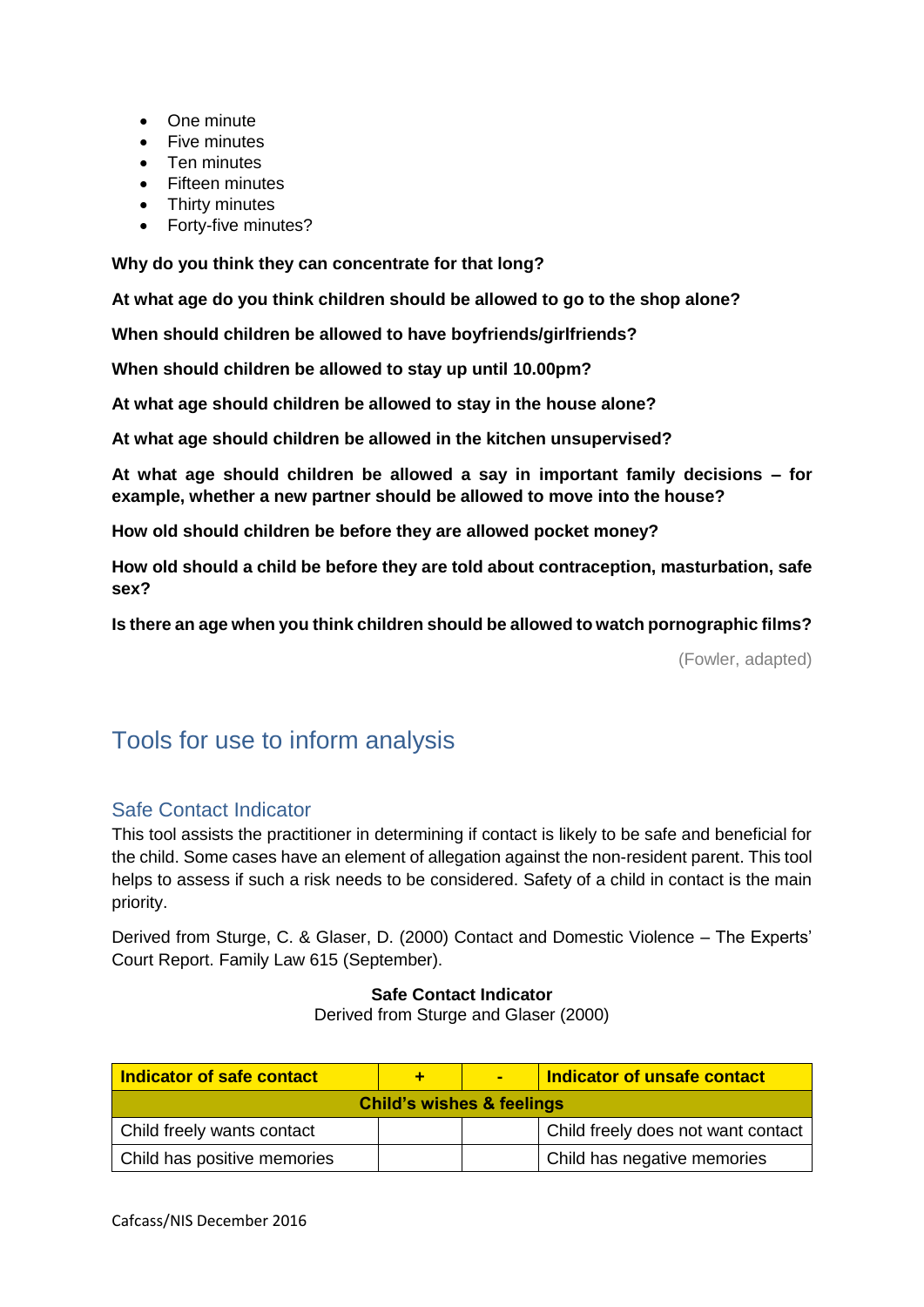| <b>Pre-separation harm and its impact</b>   |  |                                                               |  |  |
|---------------------------------------------|--|---------------------------------------------------------------|--|--|
| Child has not witnessed violence            |  | Child has witnessed violence                                  |  |  |
| Child is not imitating violent<br>behaviour |  | Child is imitating violent<br>behaviour                       |  |  |
| Child is not afraid                         |  | Child is afraid                                               |  |  |
| Resident parent is not afraid               |  | Resident parent is afraid                                     |  |  |
| Prior harm to child is accepted             |  | Prior harm to child is denied                                 |  |  |
| Perpetrator accepts impact on<br>victim     |  | Perpetrator denies impact on<br>victim                        |  |  |
| Regret is expressed                         |  | No expression of regret                                       |  |  |
| <b>Experiences during contact</b>           |  |                                                               |  |  |
| No abuse or neglect of child                |  | Abuse or neglect of child                                     |  |  |
| Contact not used to pursue<br>conflict      |  | Contact used to pursue conflict                               |  |  |
| Resident parent is not<br>undermined        |  | Resident parent is undermined                                 |  |  |
| Contact is high-quality / reliable          |  | Contact is low quality / unreliable                           |  |  |
| Safe arrangements are in place              |  | Arrangements are not safe                                     |  |  |
| <b>Clear purpose of contact</b>             |  |                                                               |  |  |
| Will maintain a beneficial<br>relationship  |  | No realistic prospect of a<br>beneficial relationship         |  |  |
| Will repair a 'broken' relationship         |  | No realistic prospect of repairing<br>a 'broken' relationship |  |  |
| Will contribute to child's identity         |  | No realistic prospect of<br>contributing to child's identity  |  |  |

**Your analysis of benefits and risks for this child, derived from the above:**

The analysis can be incorporated into your report; the form itself should not be attached to the report.

## <span id="page-12-0"></span>Impact of Parental Conflict Tool

A really helpful tool in helping the practitioner to determine the level of a child's resistance. Usefully used following an interview to sort out practitioner's thoughts.

Fidler, B. J., Bala, N., Birnbaum, D., & Kavassalis, K. (2008). Understanding child alienation and its impact on families. In B. Fidler, N. Bala, D. Birnbaum, & K. Kavassalis (Eds.) Challenging issues in child custody disputes: A guide for legal and mental health professionals

Cafcass/NIS December 2016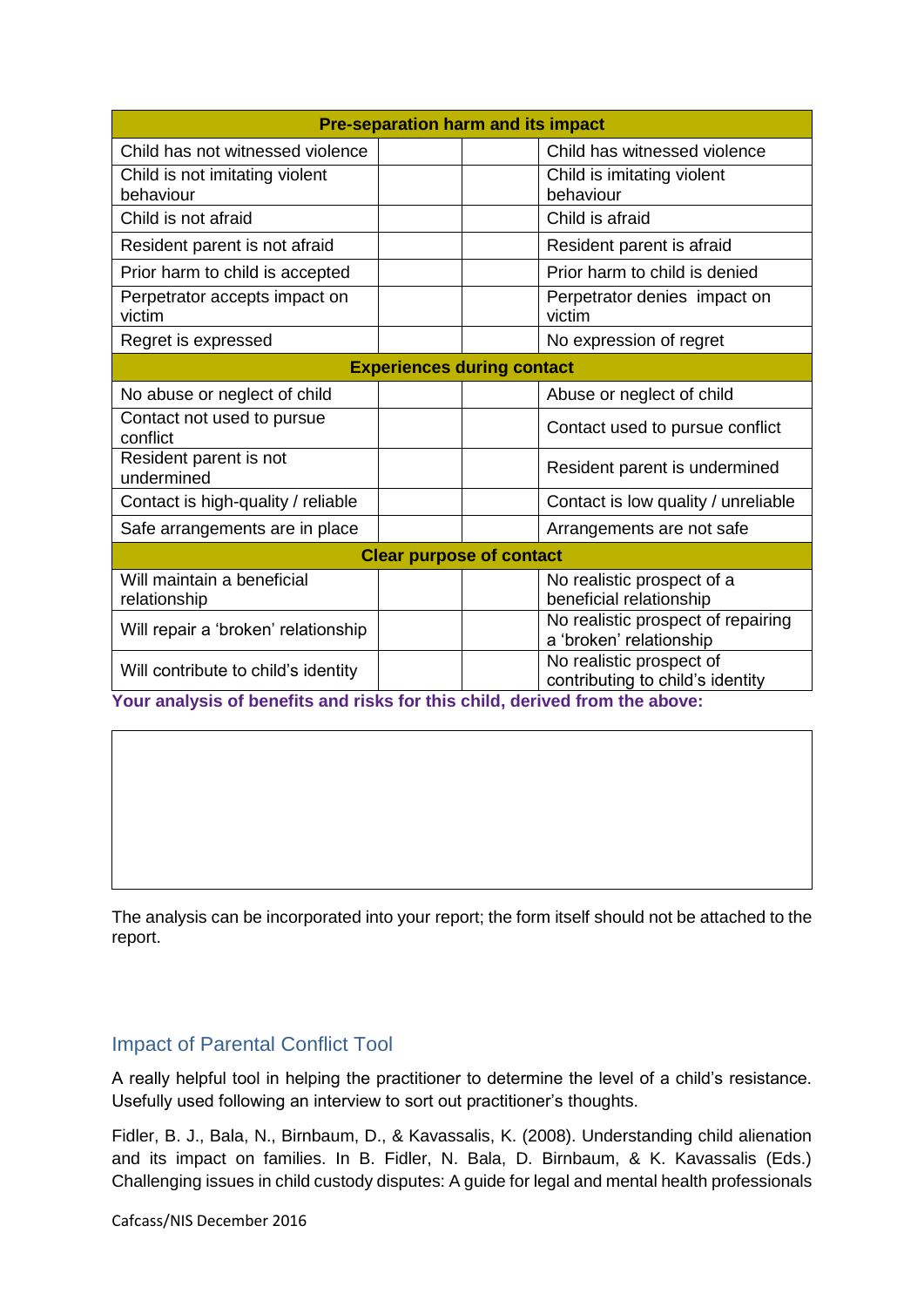## **Impact of Parental Conflict Tool**

The following indicators should be used in identifying and analysing emotionally harmful impact of parental conflict on the child.

Refer to these indicators in your report in the relevant section e.g. child impact analysis and recommendations

| <b>Indicators</b>                                                                                                                                                                                        | <b>Significantly</b>          |
|----------------------------------------------------------------------------------------------------------------------------------------------------------------------------------------------------------|-------------------------------|
| The child describes one parent entirely negatively, the other<br>entirely positively                                                                                                                     | Click here to choose an item. |
| The reasons given for the dislike of one parent may appear to<br>be justified, but investigation shows them to be flimsy and<br>exaggerated                                                              | Click here to choose an item. |
| The child proffers the opinion of wanting less contact with one<br>parent in a way which requires little or no prompting                                                                                 | Click here to choose an item. |
| The complaints have a quality of being rehearsed or practised                                                                                                                                            | Click here to choose an item. |
| The child seems to show little or no concern for the feelings<br>of the parent being complained about                                                                                                    | Click here to choose an item. |
| Comments are inappropriate in view of the child's age /<br>developmental stage                                                                                                                           | Click here to choose an item. |
| The child's anxiety and reactive behaviour to the contact are<br>disproportionate to the risk identified                                                                                                 | Click here to choose an item. |
| Siblings provide a highly consistent responses when it is<br>probable that due to age, position within the family, individual<br>characteristics their wishes and feeling could be expected to<br>differ | Click here to choose an item. |
| The rejected parent had a good relationship with the child<br>prior to separation                                                                                                                        | Click here to choose an item. |
| Emotional warmth from the resident parent directly correlates<br>with the child remaining resistant to contact                                                                                           | Click here to choose an item. |